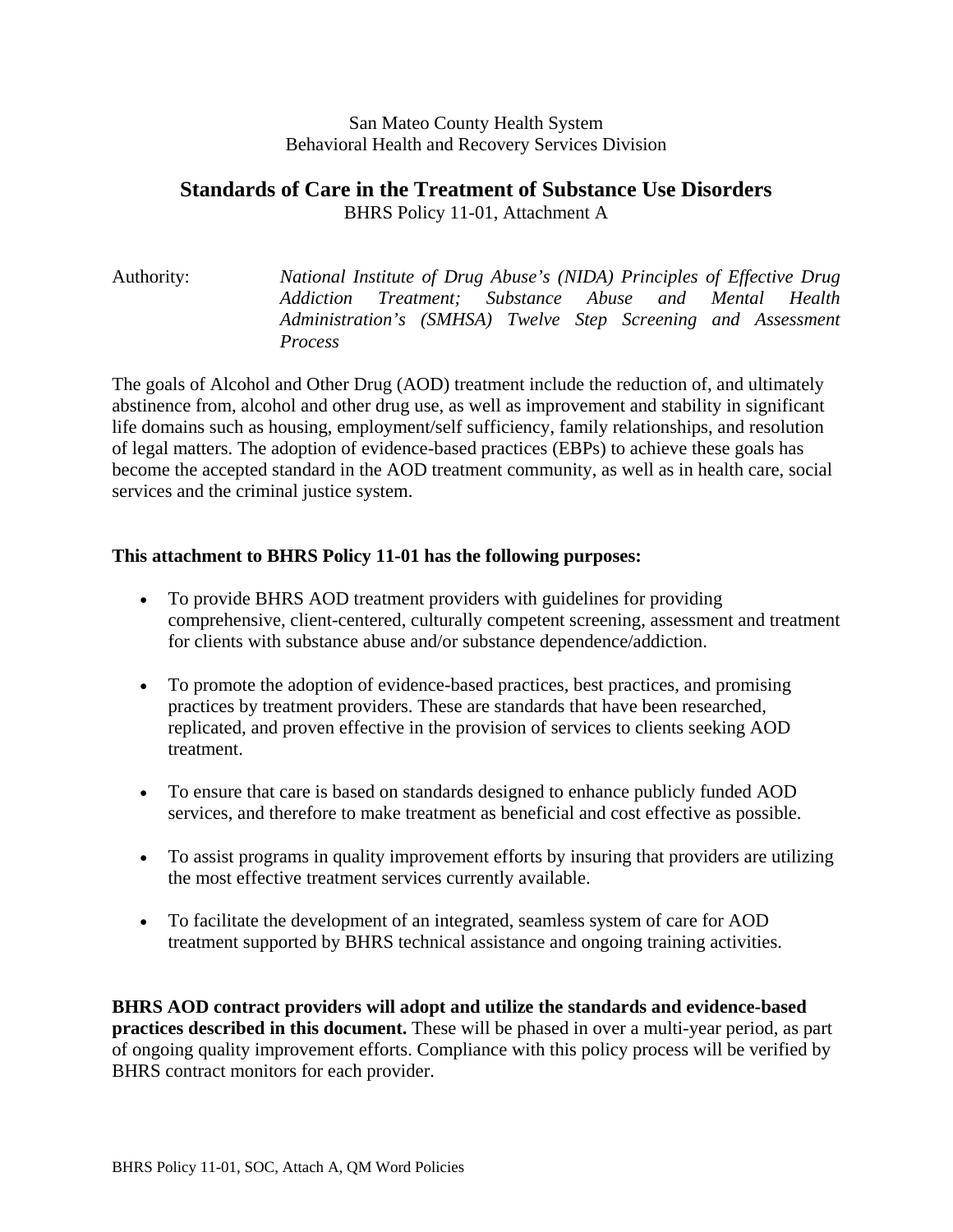BHRS recognizes that while fidelity to specific EBPs is ideal, strict adherence to practices may be difficult to implement. BHRS recommends that programs utilize available manualized treatments, and when strict adherence to the model is not possible, incorporate flexible and/or modified EBPs when available. Technical assistance may be necessary to help insure fidelity to the model.

- Providers will utilize a quality improvement process that builds competencies over time and is capable of evaluating outcomes for the EBPs utilized.
- Providers and BHRS representatives shall coordinate efforts in order to reach the goals of the Standards of Care.
- It is understood that adoption and implementation of the standards and EBP's identified by BHRS may necessitate a reallocation of resources, staff training, and consideration of program design.

# **SOC 1: Welcoming Environment**

*Programs will provide for a client's physical and emotional safety and create an engaging and predictable environment.*

The environment should be designed to reverse the effects of exposure to situations that promote substance abuse and other self-defeating behaviors. Attention to creating an environment that minimizes re-traumatization from past experiences will be a priority. The environment will be protective, respectful, and sensitive to a client's needs.

The physical environment will be clean, secure, welcoming, and accessible. Attention will be given to furniture, lighting, and décor. Welcoming materials appropriate to gender, language, culture and an individual's complex needs will be visible and available.

Programs will develop a smoking policy that reflects the understanding that smoking and other forms of tobacco use can lead to lethal consequences. Resources and support for staff and clients to abstain from tobacco use should be provided.

The therapeutic environment will promote a recovery-based lifestyle through supportive relationships and productive activities.

## **SOC 2: Engagement & Retention**

## **P***rograms will utilize strategies specific for engagement and retention of clients and their families.*

A review of the literature emphasizes the importance of the client/counselor relationship in engaging and retaining clients in treatment. Engagement, empathy, client empowerment,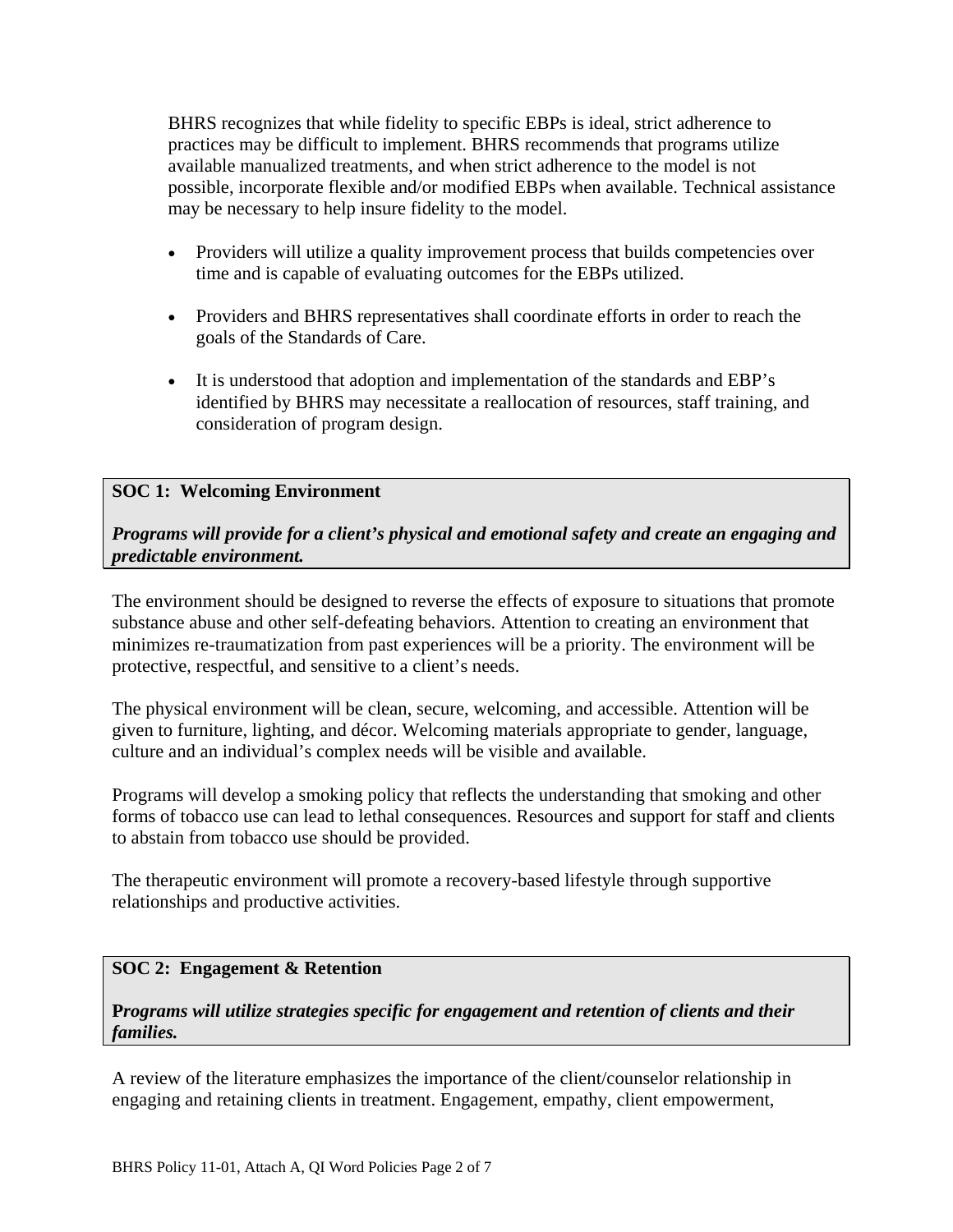motivational enhancement, inspiring hope, and client centered treatment planning are key elements. It is now recognized that clients may not have to "hit bottom" in order to become responsive to treatment.

In accordance with the *BHRS Welcoming Framework Policy*, essential aspects of client engagement and retention are a welcoming attitude and associated behaviors. Welcoming is a fundamental agency-wide commitment to encourage and support each client's right, as well as the importance of affirming their decision, to seek treatment. This commitment includes the implementation of policies, practices, and procedures that will support each client's recovery and wellness (see BHRS Welcoming Framework).

In order to ensure optimal placement, a pre-admission screening of substance use and mental health symptoms will occur at the first visit. Parents/Guardians may be part of the initial assessment. Clients will be welcomed into treatment if their needs can best be met at that provider's site; in some cases, linkage to providers with other areas of expertise may be necessary. Individuals who may require or benefit from other services will be assisted in connecting and engaging with such services.

# **SOC 3: Client-Centered Care**

*Programs will provide individually tailored and client-driven treatment, while balancing the health, safety, and integrity of the program.*

Providers will utilize a multi-disciplinary treatment team, including the client and his/her family, to determine/create treatment plans for each program participant, based on the client's stated recovery goals. Effective, comprehensive, and multiple treatment techniques may be utilized to match appropriate interventions to each individual's stage of change and to meet identified needs. Individualized treatment will include clinical flexibility and a strong therapeutic alliance between staff and client.

Individualized treatment recognizes that each individual's needs are different and referrals or transfers to ancillary agencies will likely be required. Programs will work in partnership with other agencies to provide support and resources for vocational, mental health, medical, educational, AIDS/HIV, legal, financial, housing/transportation, family, and child care services, among others. Comprehensive, strength-based case management and collaboration between agencies is necessary to provide a seamless, concurrent, integrated continuum of care.

## **SOC 4: Culturally Competent Care**

*Providers are responsible to be culturally fluent and responsive to the historical and cultural experiences and needs of each client.*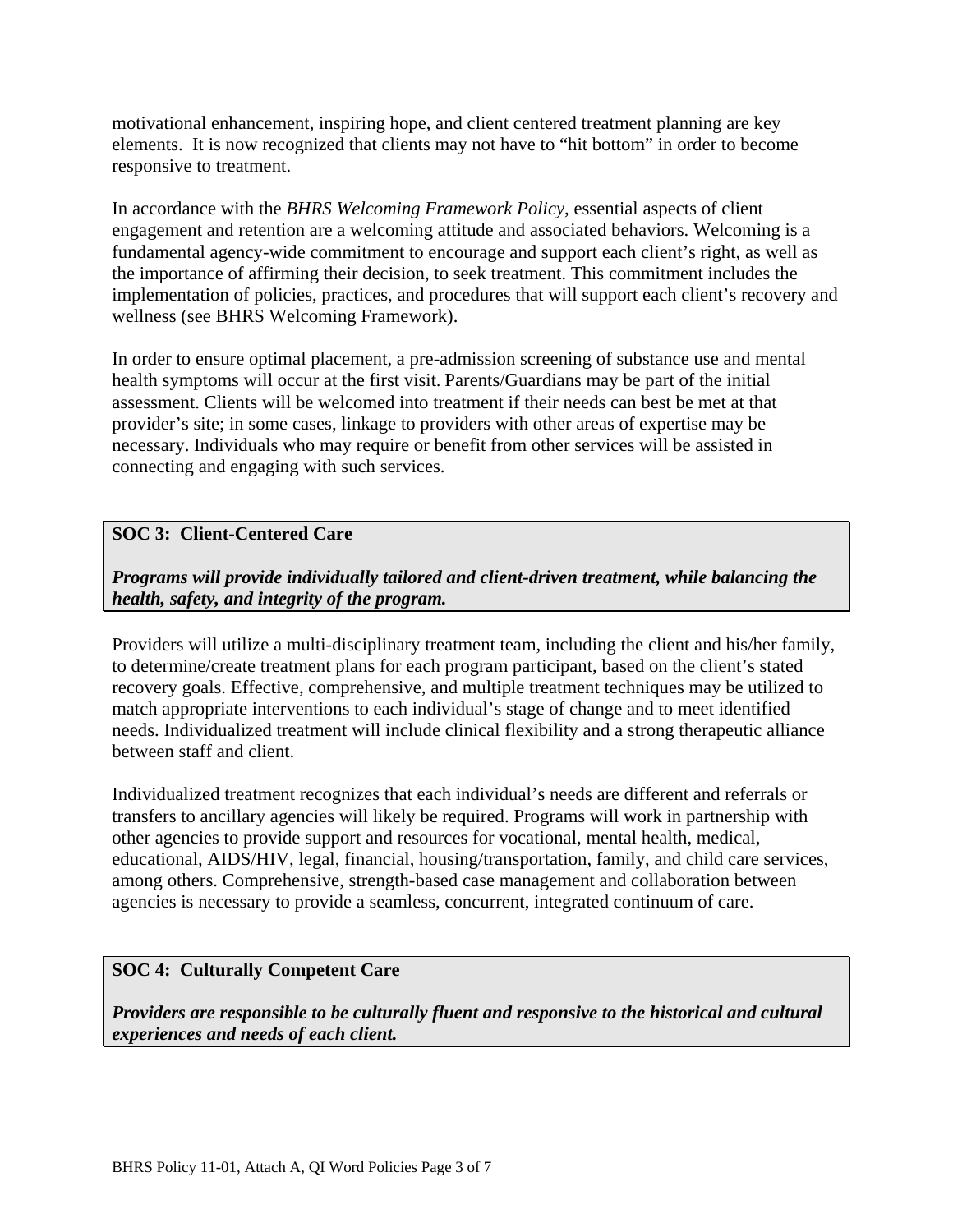Culturally competent treatment includes treating clients in the context of their language, culture, ethnicity, geographic area, socioeconomic status, level of education, gender, age, sexual orientation, religion, spirituality, and any physical or cognitive disabilities.

Programs are responsible to explore and learn about a client's culture, ethnic background and culturally appropriate pathways to healing, and to obtain knowledge regarding how these might affect the client's issues, treatment goals, interventions and etiology of any conditions. Developing a sound knowledge of diversity is crucial to fully understanding clients. Knowledge should be gained from professional and scientific literature, resource persons from other cultures, and findings from research studies concerning communication between cultures.

Programs must insure that their policies, procedures, and practices are consistent with the principles outlined above and are embedded in the organizational structure, as well as being upheld in day to day operations. Program staff and board membership should, to the extent feasible, reflect the composition of target populations, including linguistic ability.

Programs, including educational and process groups, will incorporate the unique pathways to addiction, consequences of use, and barriers to treatment within the context of the cultural experiences of their clients.

## **SOC 5: Co-occurring Capable Care**

*Programs will be engaged in continuously improving their co-occurring capability. Policies, procedures and programming and staff competencies are designed to meet the anticipated needs of individuals with co-occurring disorders.*

BHRS recognizes that individuals and families seeking treatment present with complex problems that must be addressed concurrently with the primary treatment phase. Programs will work toward implementing co-occurring services and utilize evidence-based practices specific to individuals with co-occurring disorders.

Programs will engage in a continuous quality improvement process to improve co-occurring capability. Suggested resources include the **BHRS Charter Document**, **NIDA's Principles of Effective Drug Addiction Treatment**, and **SAMHSA's TIP 42** and **Twelve Step Assessment Process** to ensure comprehensive care for the complex needs of clients and their families.

## **SOC 6***:* **Stage-matched Treatment Planning**

*Treatment Plans must consider the stage of change of each client for each problem, and be informed by the integrated assessment of substance use and mental health symptoms.*

The initial treatment plan should follow the integrated assessment of each client. The treatment plan is the joint responsibility of the clinician or clinical team and the client. The treatment plan should be client-centered and use treatment strategies that are acceptable to the client. The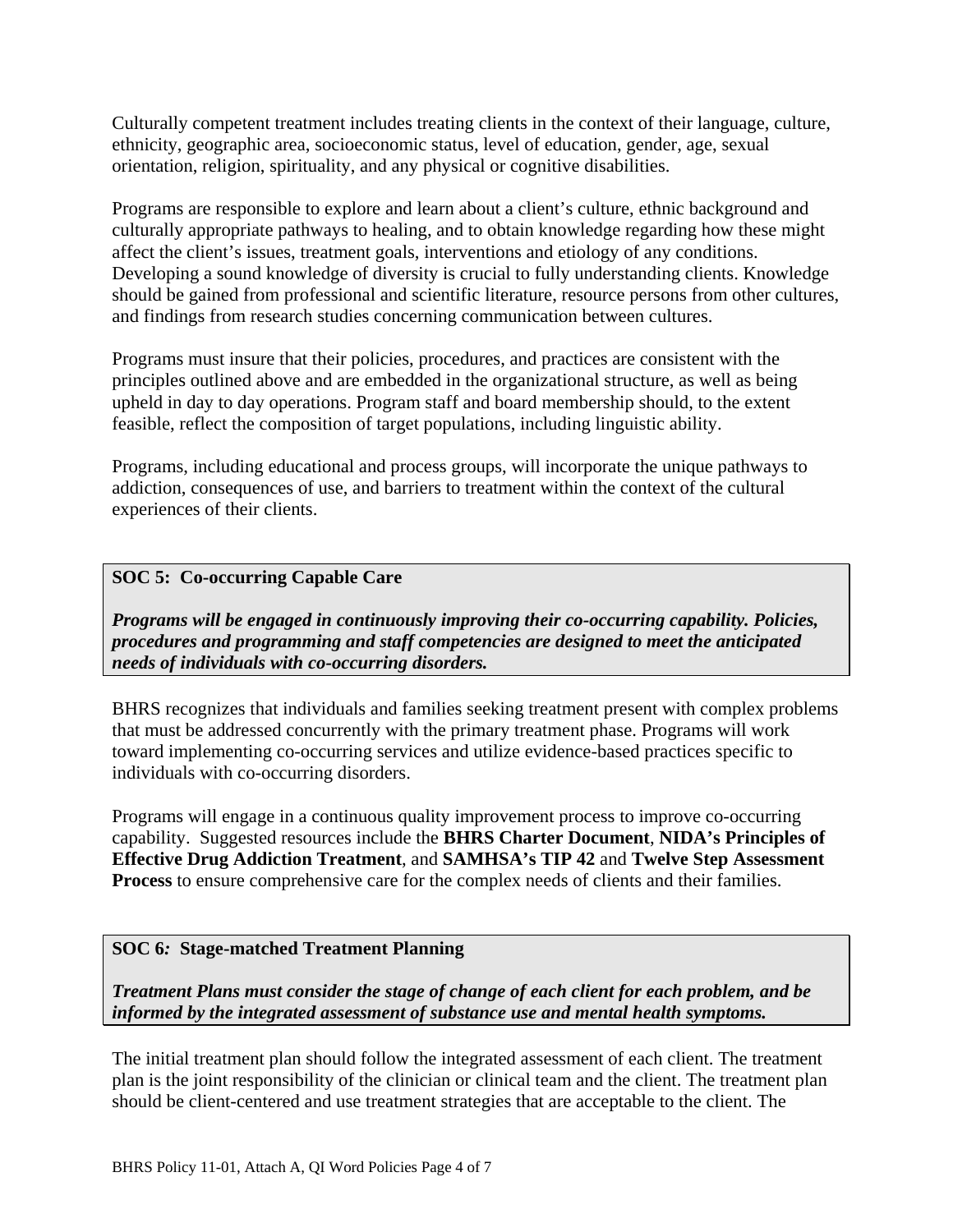treatment plan should include a set of comprehensive treatment interventions that are matched to individual needs, readiness, preferences and client goals for each problem. The treatment plan must be adjusted as ongoing assessment occurs and relevant new information is integrated.

Further assessment may include motivation for treatment, stage of change, trauma, mental health diagnosis, and substance abuse. Preferably, assessment and treatment services will be available on site by a single provider; however, in some cases linkage to providers with other areas of expertise will be necessary.

A transition or continuing care component must be considered during initial treatment planning and included in the Individualized Treatment Plan. The continuing care plan should be reevaluated and informed by continuing assessment. Adjustments or refinements to the continuing care plan may be necessary as clients approach the completion of primary treatment. Sufficient time must be allowed to develop a final continuing care plan prior to discharge from the primary treatment phase.

## **SOC 7: Effective Treatment based on Evidence-based Practices**

# *AOD providers will offer effective treatment for clients with AOD problems. Evidence-based practices (EBPs) and promising practices will be utilized during all phases of treatment.*

There is a growing body of research demonstrating that specific treatment approaches and components may improve treatment outcomes. Linking biological, psychological, and social (biopsychosocial) interventions has generally been found to be most efficacious. Programs will implement eight Core Treatment Components (CTCs) that are considered important for superior programming in comprehensive AOD treatment. Many treatment providers are currently utilizing these treatment components, although most are not utilizing all eight CTCs. Therefore, a step-wise approach to implementation will be used.

Treatment programs should adopt the CTCs phased in over a multi-year period as part of ongoing quality improvement efforts. Each treatment provider will work with BHRS staff to determine the specific needs of their programs and how adoption of the CTCs will be implemented.

The Core Treatment Components are:

- 1. Cognitive-Behavioral Therapy
- 2. Relapse Prevention
- 3. Trauma-Informed Treatment
- 4. Continuing Care/Recovery Management
- 5. Psycho-education
- 6. Contingency Management
- 7. Smoking Cessation
- 8. Family Relations/Parenting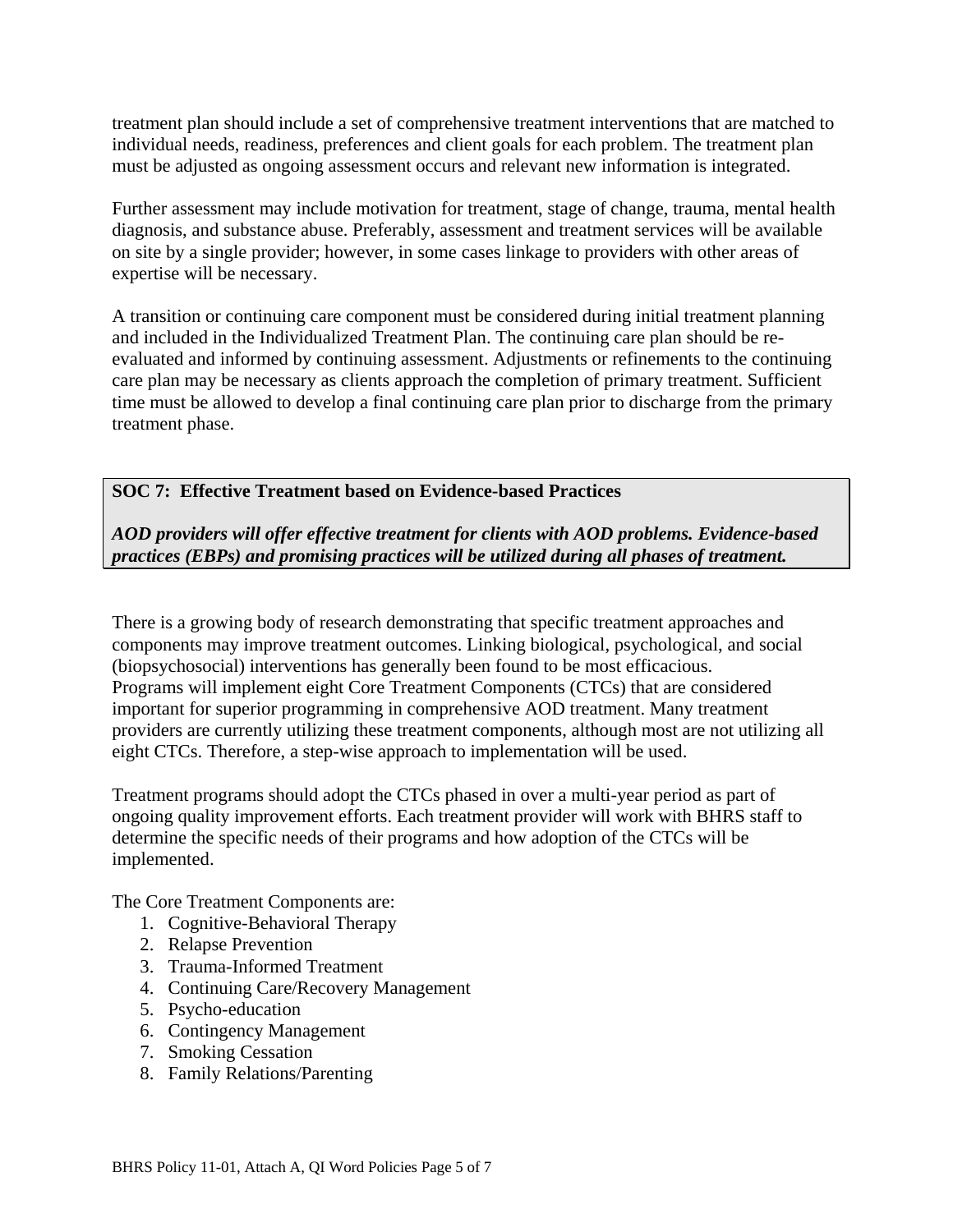For each CTC, identified evidence-based (EBP) and promising practices that can be implemented to meet the standards for Core Treatment Components are outlined. These EBPs are part of a menu of treatment options for each CTC. Individual treatment providers may select the option(s) best suited for their specific milieu, treatment approach and philosophy, among other considerations, so as to best meet the needs of the client. The approaches may be used to supplement, enhance, and/or replace existing treatment components. As new evidence-based practices are developed and researched, they may be added to the menu of options. Information on identified evidence-based practices as well as interventions that are under review can be found at the National Registry of Evidence-based Programs and Practices at http://www.nrepp.samhsa.gov*.*

## **SOC 8:****Medication Related Services**

*Programs will ensure that clients' needs for medication, both psychotropic and otherwise (including narcotic replacement therapy), are assessed and attended to and that clients are not discriminated against due to their use of prescribed medication.* 

In accordance with BHRS AOD policies regarding medications, including the general Medication Policy and the Narcotic Replacement Therapy (NRT) Policy, clients' medication needs are an integral part of comprehensive treatment of co-occurring disorders where medically assessed and indicated for persons in recovery. Programs will have procedures for assessment and linkage/integration to adjunctive services for program participants requiring medication treatment. It is expected that program staff will regularly communicate with physicians of clients who are prescribed medications.

## **SOC 9: Recovery-Oriented Care**

*Recovery management is introduced and integrated as part of the primary treatment phase, and as part of continuing care planning for each client.* 

All services are provided in the spirit of working in an empowered partnership with clients and families. Due to the nature of addiction as a chronic, progressive, relapsing condition the service continuum should shift away from single episodes of care to a long term recovery-management approach. Successful outcomes are connected to length of engagement in services.

Along with continuous recovery management, identifying and activating critical community supports for clients are essential components of successful recovery. Service coordination or case management should assist the client in linkage to continuing care and community support services. These may include, but are not limited to:

- emotional and social supports, including self-help groups such as AA/NA
- dual recovery peer supports: DRA, DTR, Voices of Recovery
- recovery maintenance or exit planning
- relapse prevention
- continued program involvement